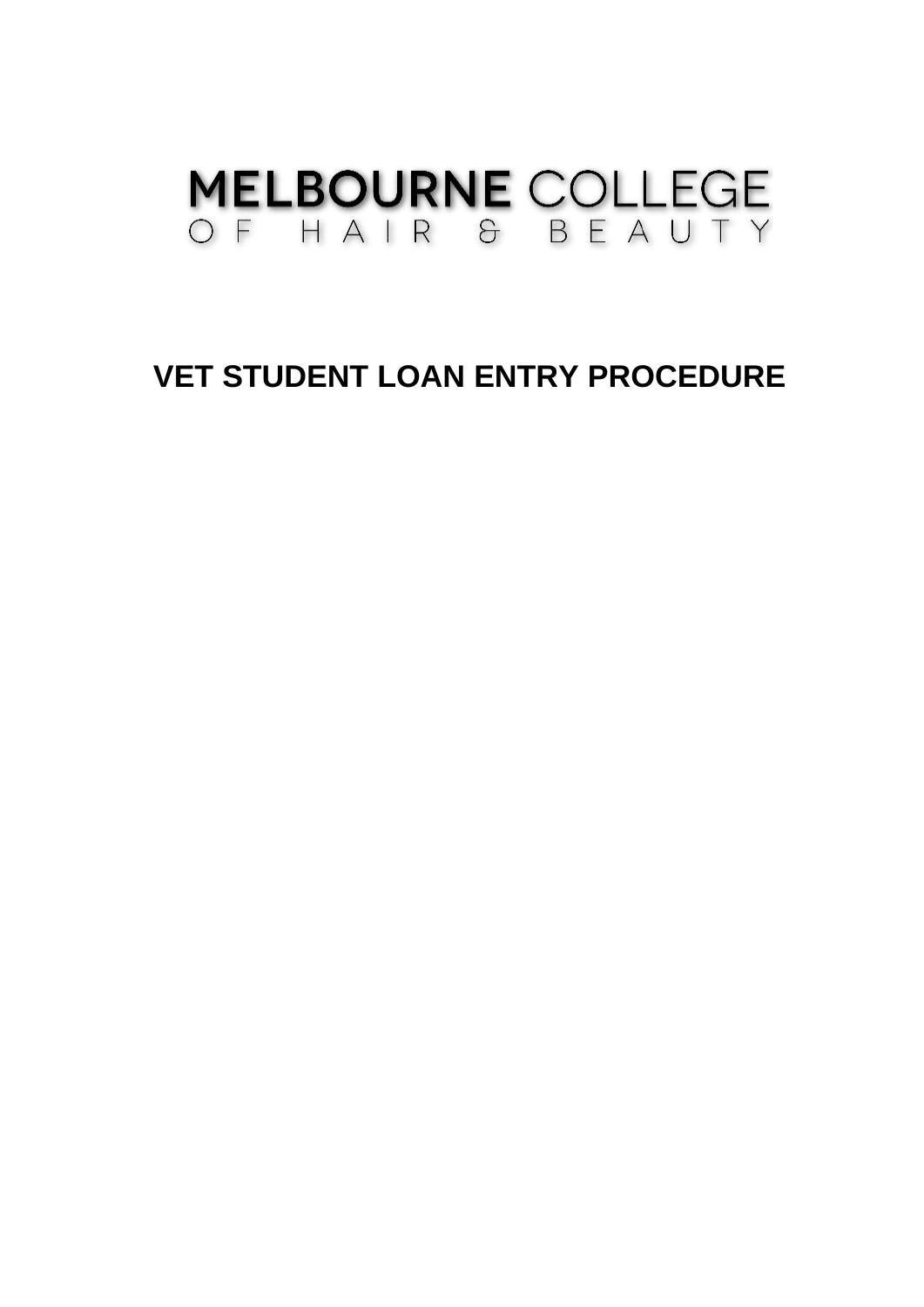#### **1.0 Procedure Scope**

- 1.1 This procedure is to ensure that students are academically suited to undertake an approved VET Student Loan qualification course. The following entry criteria, and the steps undertaken by Melbourne College of Hairdressing Beauty Therapy & Natural Medicine Pty Ltd (MCOHB) to determine a student's academic suitability for an approved VET Student Loan qualification course.
- 1.2 This procedure applies to all students and applicants at MCOHB that are entitled to a VET Student Loan. The procedure responds specifically to the student entry requirements outlined in the VET Student Loans Rules 2016 and the Higher Education Support (VET) Guideline 2015.

#### **2.0 Responsibility**

2.1 The MCOHB Management has responsibility for this procedure. Other responsibilities are mentioned within the procedure.

### **3.0 Definitions**

**Applicant**: Refers to prospective students seeking information about a VET unit of study or course that meets the course requirements under the Act and who may be eligible to apply for a VET Student Loan.

**Approved Course:** a qualification or course of study that has been approved by the Department of Education as eligible for VET Student Loans.

**Students**: refers to all persons enrolled in a unit of study who are or might be entitled to a VET Student Loan under the Act.

**VET Course of Study**: a VET course of study is an eligible VET course where each of the VET units satisfies the course requirements under the Act.

**Australian Core Skills Framework:** The Australian Core Skills Framework (ACSF) contains the endorsed language, literacy, and numeracy (LLN) standards that are to be reflected in all Training Packages.

**Census date:** the last day a student may withdraw from a VET unit of study or course in which they are enrolled without incurring financial liability for tuition fees, a VET Student Loan debt.

**Senior Secondary Certificate of Education**: Refers to a certificate of education that has been awarded to the student by an agency or authority of a State or Territory for the student's completion of year 12.

**The Act:** Refers to the VET Student Loans Act 2016 and the Higher Education Supports Act 2003.

**VET Student Loans:** VET Student Loans is a loan program that assists eligible students enrolled in higher level vocational education and training courses at approved course providers to pay their tuition fees.

**VET unit of study:** a published unit of study that forms part of an Approved course or VET Course of Study.

Melbourne College of Hair and Beauty Level 1, 1 Star Crescent, Docklands, VIC, Australia 3008 Tel: +61 3 9650-1056 RTO No: 21943 — CRICOS: 02886G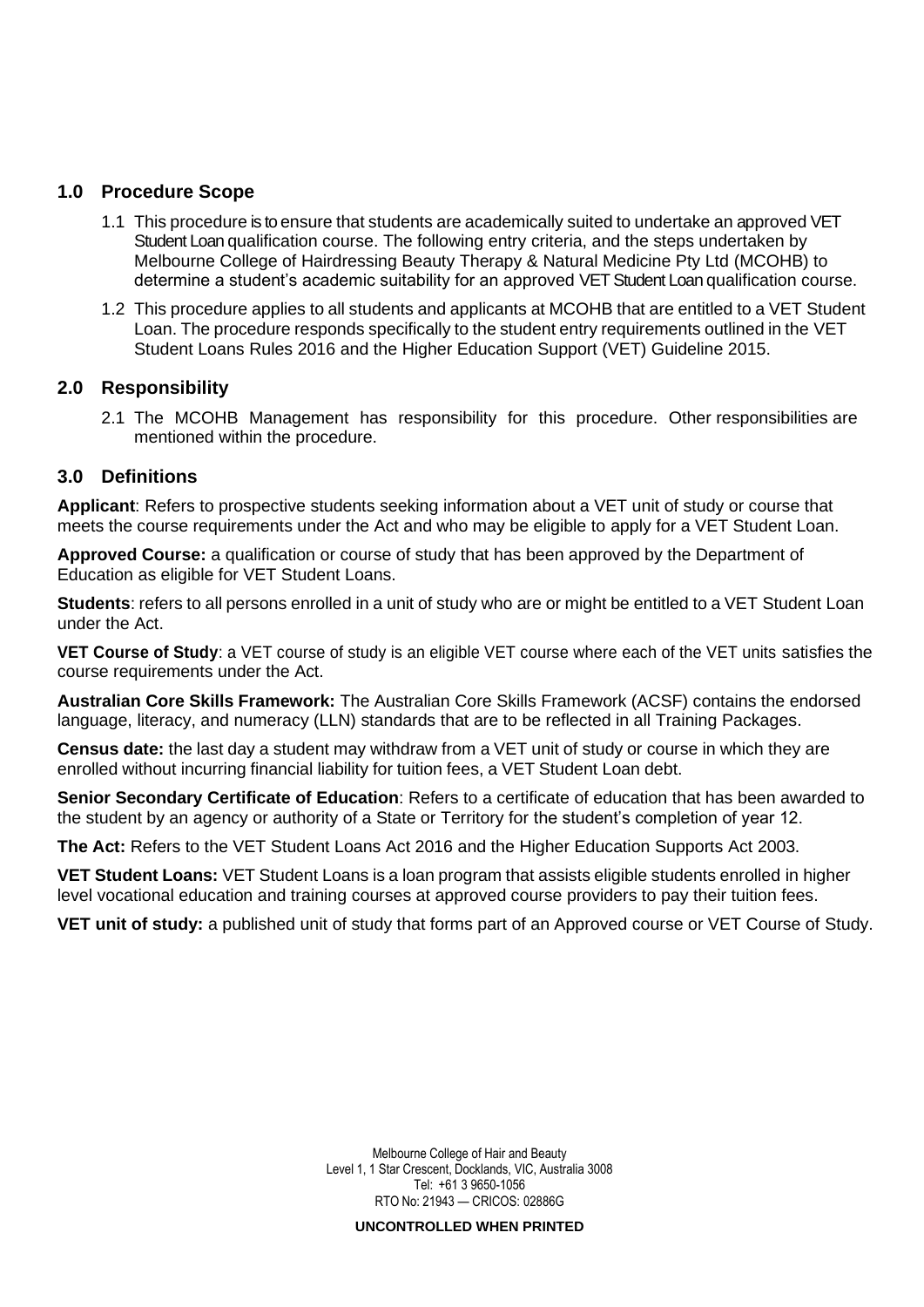## **4.0 Procedure for student to apply for VET Student Loans**

4.1 Student should provide the following:

- a. Must provide a proof of identity
- b. Must provide proof of age.
- c. For students under the age of 18, the application is also signed by a responsible parent/ nominated guardian of the student
- d. Tax File Number: where the student has applied for, but not been issued with a Tax File Number (TFN), a certificate from the Australian Tax Office showing that the student has applied for a TFN.

#### **5.0 Determining and assessing academic suitability for an Approved course**

- 5.1 Prospective students seeking to enrol in an Approved course or VET Course of study with MCOHB will be academically suited to undertake an Approved course or VET Course of study if they satisfy the following requirements:
- 5.2 The applicant provides a copy of a Senior Secondary Certificate of Education that has been awarded to the student by an agency or authority of a State or Territory for the applicant or student's completion of year 12; or
- 5.3 The applicant is assessed as displaying competence at or above Exit Level three (3) in the Australian Core Skills Framework in both Reading and Numeracy using an assessment tool approved under Section 82 of the VET Student Loans Rules 2016 or one specified under the Higher Education Support (VET) Guideline 2015; and MCOHB reasonably believes that the student displays that competence; or
- 5.4 The applicant provides a copy of a certificate to confirm that a qualification at level 4 or above in the Australian Qualifications Framework has been awarded to the student; and the course for the qualification was delivered in English.

Melbourne College of Hair and Beauty Level 1, 1 Star Crescent, Docklands, VIC, Australia 3008 Tel: +61 3 9650-1056 RTO No: 21943 — CRICOS: 02886G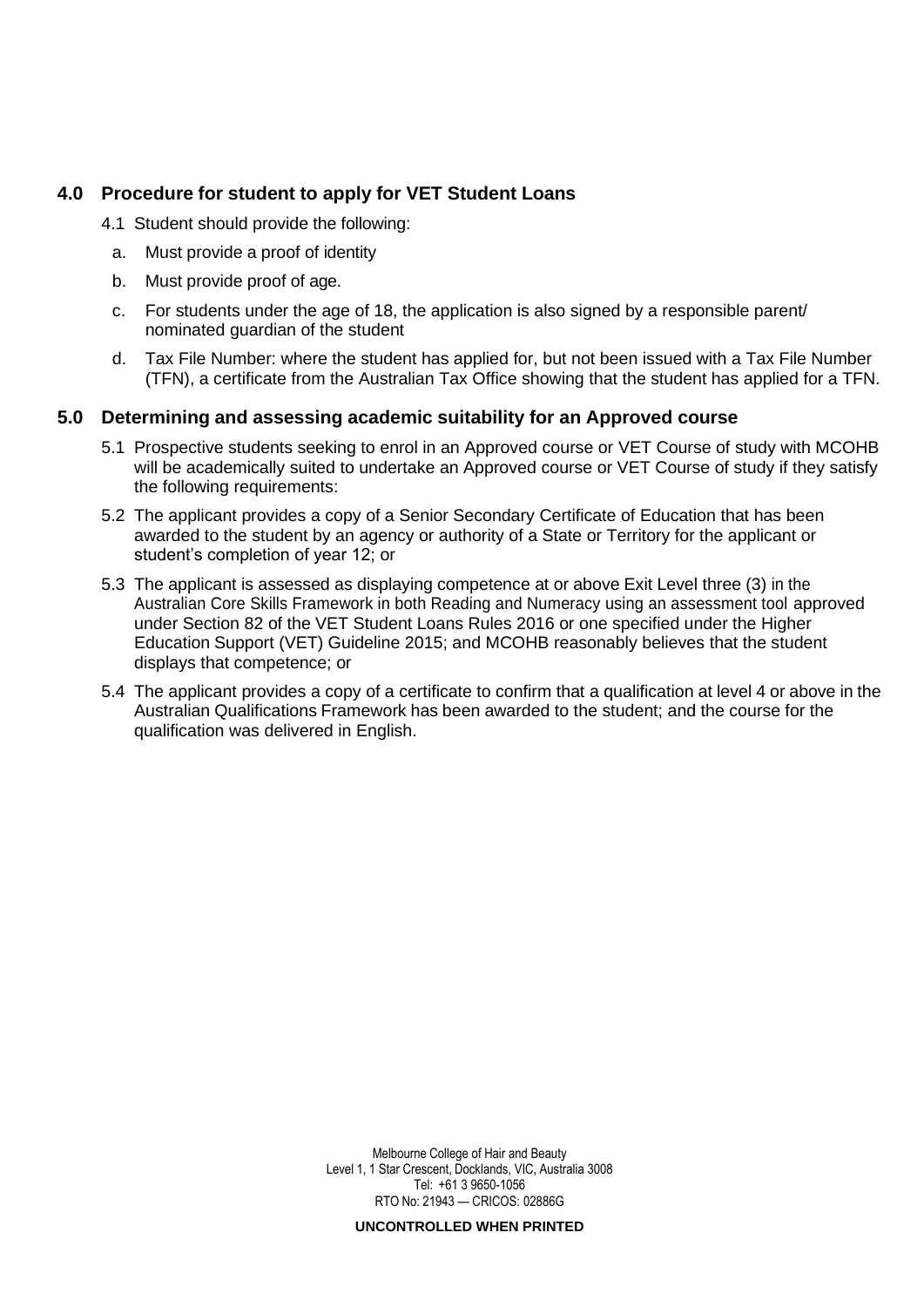#### **6.0 Procedure for assessing whether a student is academically suited for an Approved course**

- 6.1 To assess an applicant or student's competence in Language, Literacy and Numeracy against the Australian Core Skills Framework, MCOHB will use an assessment tool approved under Section 82 of the VET Student Loans Rules 2016 or one approved under the Higher Education Support (VET) Guidelines 2015.
- 6.2 MCOHB utilises assessment tools approved for specific provider use.
- 6.3 Prospective students will be required to undertake the relevant assessment in such a way as to preserve the honesty, integrity, and reliability of the process. Prospective students will be required to undertake the assessment of their competence in Language, Literacy and Numeracy as part of the pre-enrolment process.
- 6.4 The pre-enrolment process may also require prospective students and applicants to undertake a pre- training review, as a further means of determining the suitability of the applicant for the course.
- 6.5 The results of the assessment will be communicated to prospective students as soon as practicable after the assessment is administered.
- 6.6 MCOHB will be required to produce this assessment to the Secretary in the form, manner at the time requested by the Secretary.
- 6.7 MCOHB will retain the results of individual student assessment for a period of five (5) years.

#### **7.0 Re-sitting the assessment**

- 7.1 It is possible for students to re-sit the assessment.
- 7.2 MCOHB reserves the right to permit students to re-sit the assessment, where this is based on MCOHB's assessment of the student's readiness.
- 7.3 MCOHB acknowledges prior recommendations of a three-month period between re-sits but reserves the right to decide based on individual needs and targeted LLN support.

#### **8.0 Procedure to re-enrol student who has previously withdrawn from a part of the course undertaken with MCOHB**

- 8.1 Student must complete the course enrolment process.
- 8.2 Student will be required to attend a pre-training review and LLN test.
- 8.3 Any additional fees and charges will be calculated at time of enrolment. Students may apply for credit transfer/ RPL for previously completed units of study.

#### **9.0 Publication**

9.1 This Student Entry Procedure will be made available to students or applicants intending to enrol with MCOHB through publication on the website.

> Melbourne College of Hair and Beauty Level 1, 1 Star Crescent, Docklands, VIC, Australia 3008 Tel: +61 3 9650-1056 RTO No: 21943 — CRICOS: 02886G